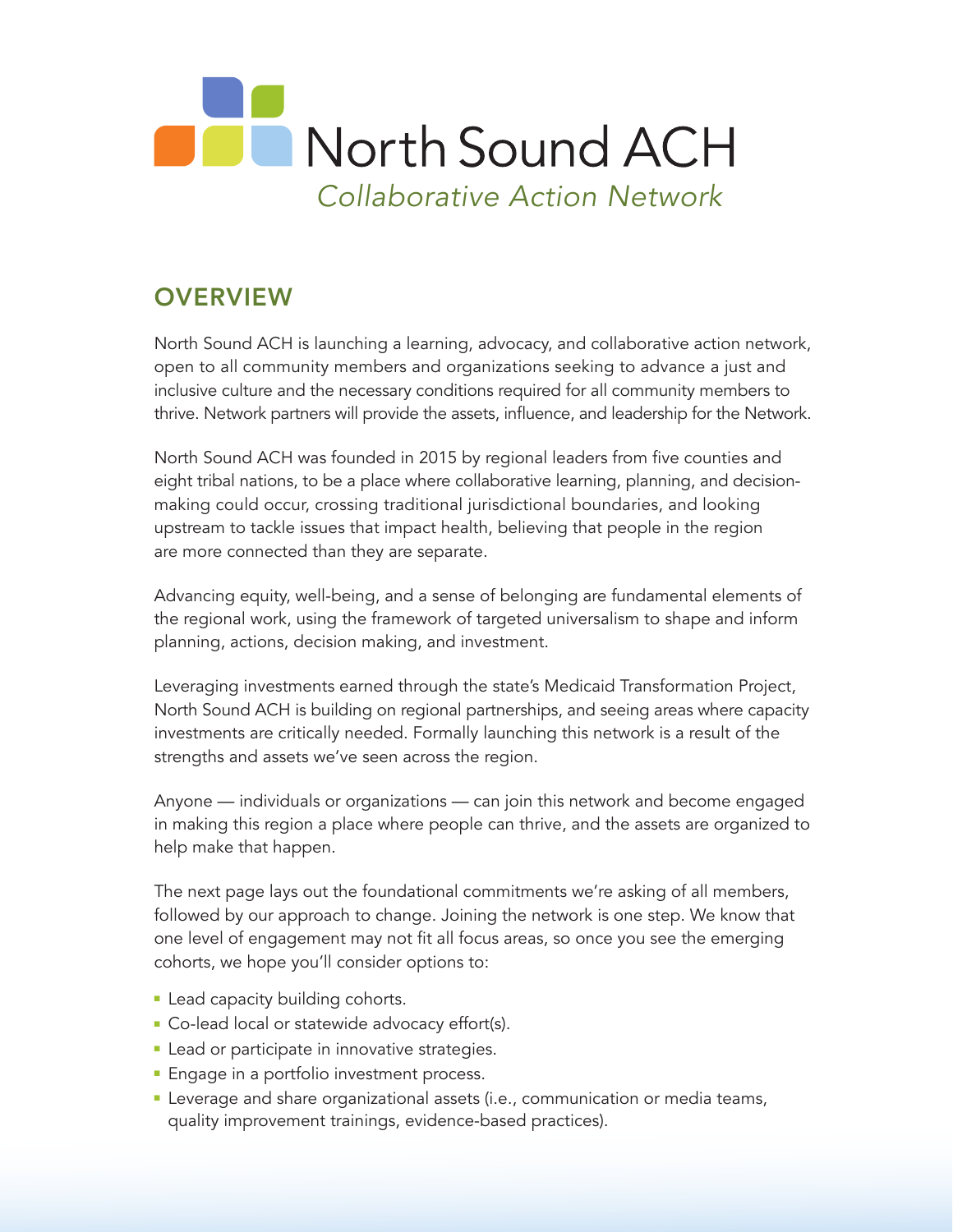

### *Collaborative Action Network*

#### SHARED BELIEFS

- **All community members deserve to experience mental,** social, physical, financial, and spiritual well-being.
- **n** Inherited legacies of systemic racism have perpetuated trauma and exclusion, particularly among Indigenous populations and communities of color.
- **Together we can create new legacies and the conditions** — that ensure a sense of belonging for all people who call this region home.
- We are accountable, to each other and to the well-being of future generations.

#### **COMMITMENTS**

Together we endeavor to dismantle and heal inherited legacies of exclusion and trauma, expand the vital conditions that all people need to thrive, and create new legacies for well-being and justice.

We adopt a shared action and learning framework, and common metrics to maximize our impact.

#### We will use our influence to —

- **Actively champion the goals, values, and priorities within our** own spheres of influence.
- **F** Share leadership and shape priorities of regional partner convenings.
- **E** Support well-being measurement, helping to secure, promote, and use measures.
- **F** Share learning and action opportunities with network and community members.
- **•** Share practices and policies in plain language, enhancing understanding among all community members.

#### GUIDING PRINCIPLES

- We honor tribal sovereignty and learn from their experience in holistic, intergenerational approaches to well-being, healing and stewardship.
- The work is place-based and centered around community and lived experience.
- We use targeted universalism as a framework, and reject zero sum approaches to advancing equitable well-being and addressing systemic racism.
- **Belonging** is both a vital condition and a practice. We endeavor to assure everyone can see themselves in the ongoing process of co-creating equitable well-being.